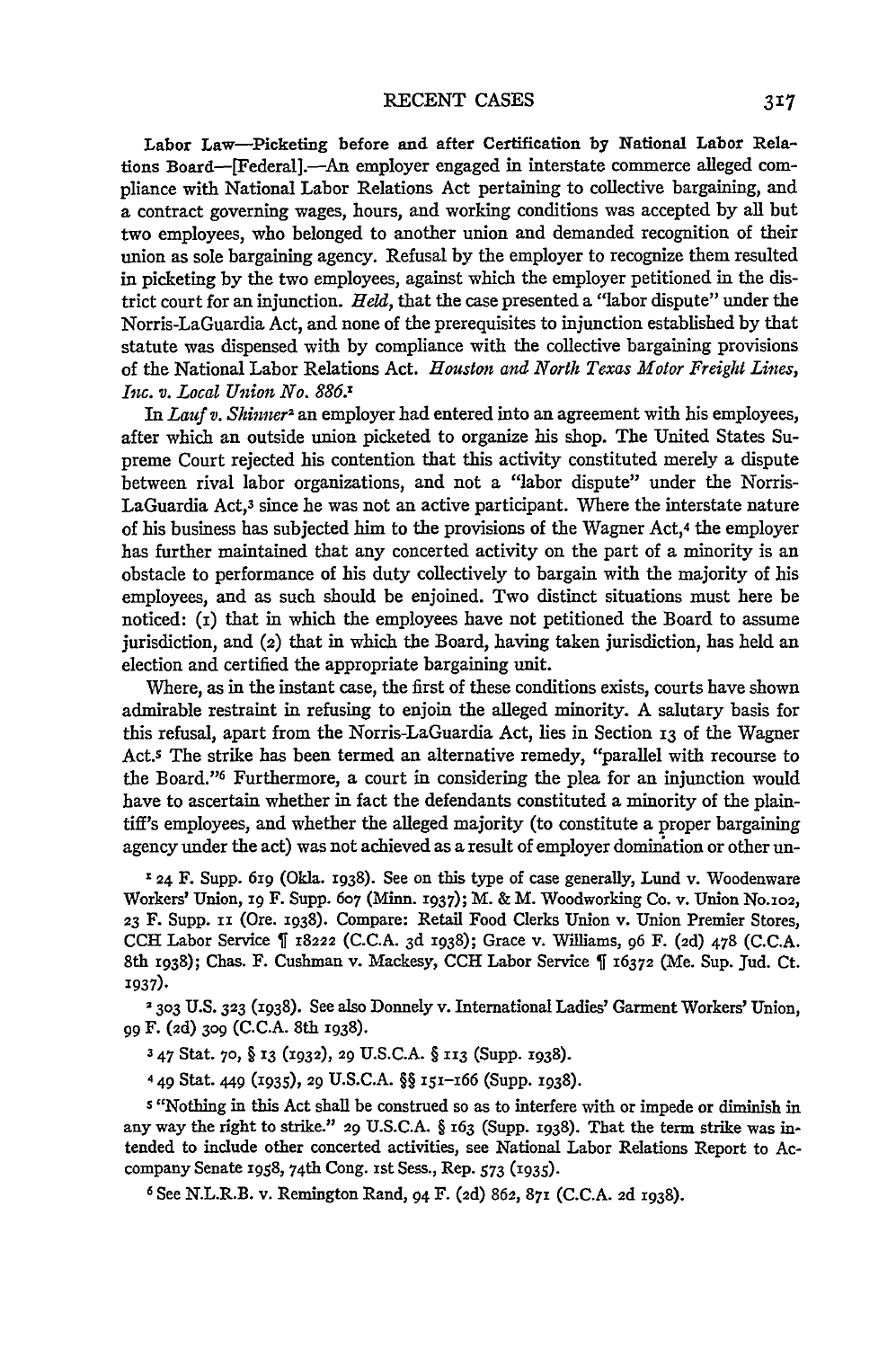fair labor practices. The Wagner Act, however, confines initial jurisdiction to determine such issues to the Board, solely at the instance of labor;7 permits judicial review only on a final order by the Board;8 and limits such review exclusively to the circuit court of appeals.9

Where, on the other hand, the Board has taken jurisdiction over the dispute and has certified the proper bargaining unit, a nicer problem arises. The court in *Oberman v. the United Garment Workers of Americalo* passedlightly over section 13 of the Wagner Act and the prerequisites to injunction set forth in the Norris-LaGuardia Act<sup>II</sup> in granting an injunction to the employer. The decision apparently rests on the court's belief that certification **by** the Board terminates the existence of a "labor dispute."12 This argument is, however, elliptical and misleading. For though no "labor dispute" exists under the Wagner Act, in the limited sense that for the present no minority may petition the Board to intervene, $13$  it does not follow that there is not such a "labor dispute" as to preclude the court from enjoining the minority under the Norris-LaGuardia act.

It is sometimes contended that picketing, no matter how peaceful, aimed at forcing the employer to bargain with a group other than the exclusive certified representative, intends an unlawful result, and is hence enjoinable.14 Such an argument, however, fails to appreciate that the Norris-LaGuardia Act does not purport to legalize anything; it merely delimits the instances in which labor's activities are subject to the injunctive process.

It must, however, be remembered that the impeccable logic upon which refusal to grant an injunction may be based will hardly reconcile the employer to his predicament. The conscientious employer, who, in the absence of certification makes a mistake in choosing the group with which to bargain, is, technically at least, guilty of a violation of section  $8(5)$  of the Wagner Act.<sup>15</sup> If rival unions are fighting to gain a majority among his employees, neither will be willing to petition the Board until certain of a majority. Furthermore, since employees alone can seek the jurisdiction of the Board, the employer may be forced to shut down his plant until the strike is

**7 See** Myers v. Bethlehem Shipbuilding Corp., **303 U.S.** 41 **(1938).**

**8** See N.L.R.B..v. Anwelt Shoe **Mfg.** Co., **93** F. **(2d) 367 (C.C.A. Ist 1937).**

**9** See Myers v. Bethlehem Shipbuilding Corp., **303 U.S. 41 (1938).**

**"0 21** F. **Supp. 20** (Mo. **1937),** noted in 36 Mich. L. Rev. 844 (1938); see also Lund v. Woodenware Workers' Union, 19 F. Supp. 607 (Minn. 1937). For a general discussion of the minority problem, see Larson, The Labor Relations Acts-Their Effect on Industrial Warfare, **36** Mich. L. Rev. **1237, 1270-1283 (1938).**

*11 Op. cit. supra* note **3.** The Oberman case preceded the Lauf case and may have been affected by the limited definition of a "labor dispute" in United Electric Coal Companies v. Rice, 8o F. (2d) **i (C.C.A.** <sup>7</sup> th 1935), *cert. denied,* **297 U.S. 714 (I935).**

-Oberman **&** Co. v. United Garment Workers of America, **21** F. Supp. **20, 25, 26** (Mo. 1937).

**'3** The Board has not as yet placed any definitive duration upon certification.

**'4** See Eastwood Nealley Corp. v. International Association of Machinists, i A. **(2d) 477, 480** (N.J. Eq. **1938).** *Cf.* Magruder, **A** Half Century in the Development of Collective Bargaining, **5o** Harv. L. Rev. **1071, 1107** (1936).

**is** Matter of Bradford Dyeing Association, 4 N.L.R.B. **604 (i937);** N.L.R.B. v. Remington Rand, **94** F. **(2d) 862 (C.C.A. 2d x938).**